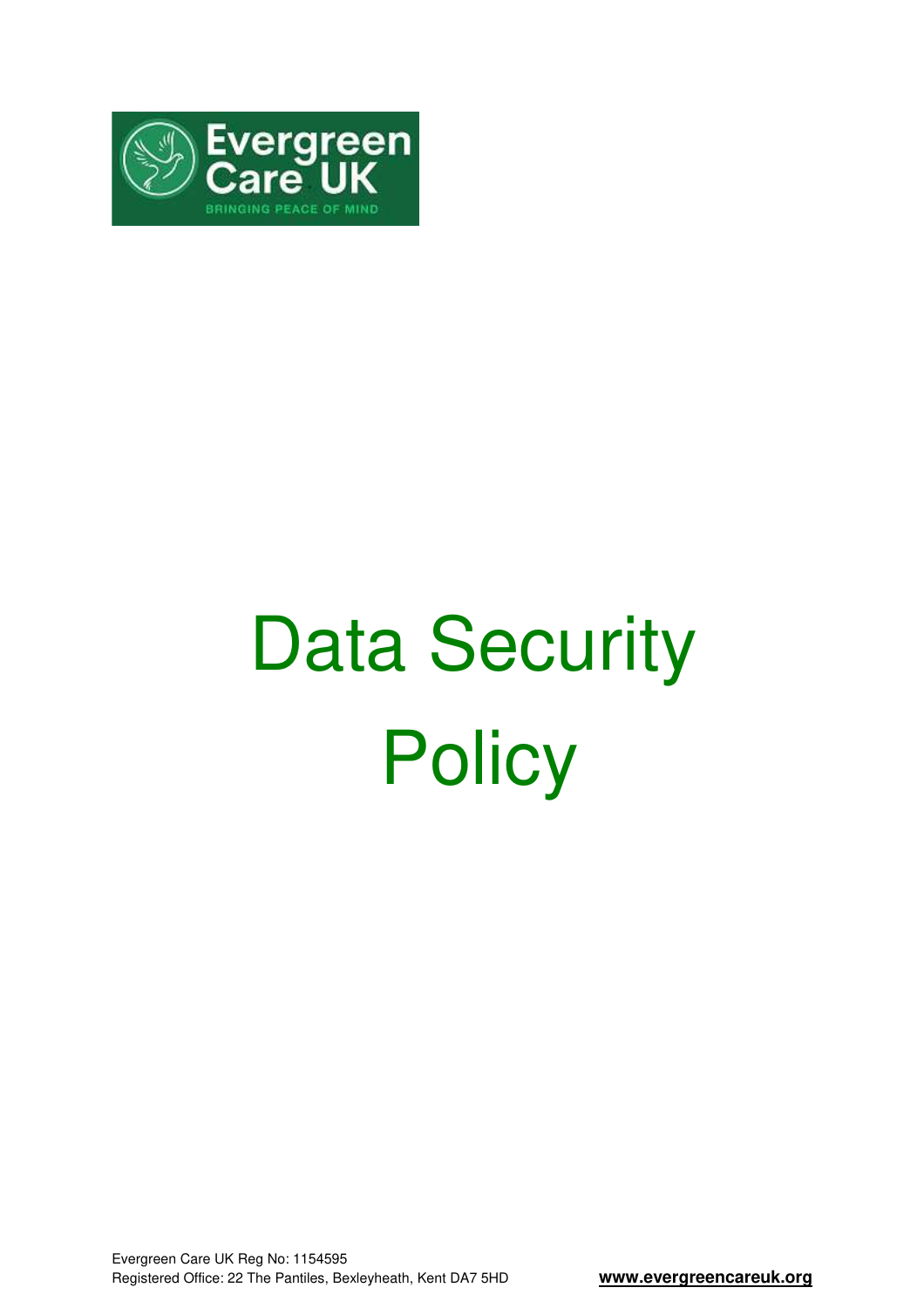# **DATA SECURITY POLICY**

#### **Introduction**

This policy sets out Evergreen's approach to managing the information required to conduct our business securely and confidentially.

It applies to all employees and other workers and to information held manually or electronically.

#### **Where is our data held?**

Some data is held in secure physical storage facilities on site.

Personal data is held confidentially on CARAS, with password controlled access.

Some data is held in Cloud-based file storage systems for data security and accessibility.

The Cloud-based systems we use are: Microsoft Office 365.

Additional storage options are provided for employees such as standard hard-drive memory on PC's.

Laptops and I-Pads are issued to Trustees, appropriate Office Staff, Chief Operations Officer and Chief Executive.

Data may also be held on our e mail exchange server – Microsoft Office 365.

Personal data on employees can only be accessed by Chief Operations Officer, Chief Executive and Office Manager.

## **Transfer of data**

Employees may transfer personal data to authorised recipients using our e mail system.

Each e mail account is accessible only via unique user names and passwords distinct to individual employees.

Data held on e mail accounts is stored on dedicated server space in either the UK, EU or USA. Google are signatories to the EU-US Privacy Shield Agreement and have confirmed that they are compliant with all UK and EU regulations on data protection.

## **Personal devices**

I-Phones are used for business purposes by staff with Evergreen. Any personal information will be sent password protected and must never be saved on a mobile phone. Where possible mobile phones must have a passcode on them. Should a mobile be phone stolen or lost it must be reported to the network provider so that they can block it and stop anyone from using it.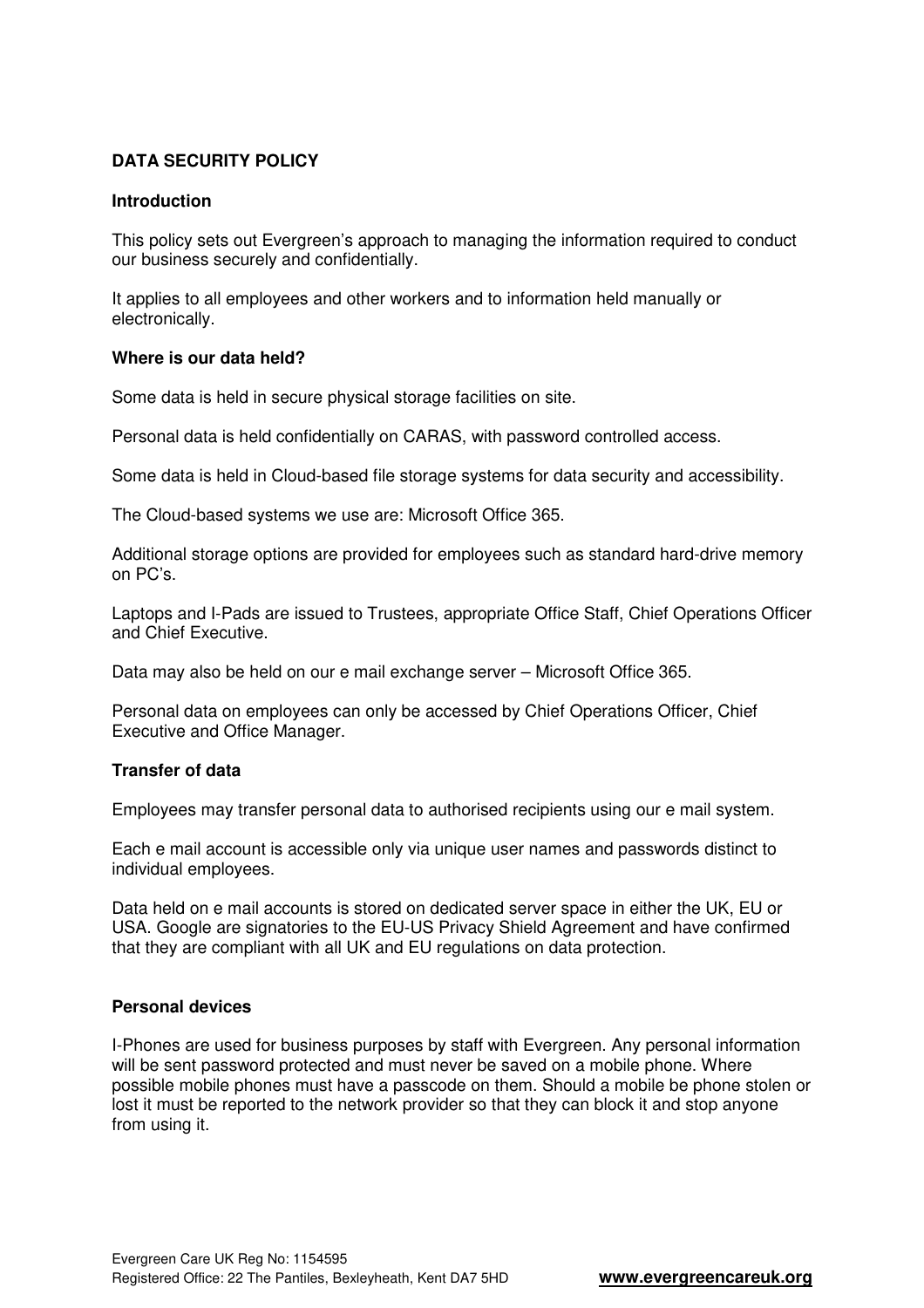#### **Virus protection**

Everyone should abide by some simple rules to ensure the security and confidentiality of the Trust's IT network.

Employees must not install any software in the Trust's computers including laptops without prior authorisation from the Chief Operations Officer.

E mails or attachments from non-trusted sources should not be opened, as it is easy for viruses to enter the network. If you have any doubts about the source or content of an e mail, do not open it.

#### **Password policy**

Passwords protect the Trust's network and computer system. Care should be taken to keep passwords confidential. No one should attempt to gain unauthorised access to other computers or to confidential information they are not entitled to access.

Passwords must be unique to individual users, comprise a combination of letters and numbers, replaced regularly and if they were ever compromised.

In certain circumstances, such as sickness absence and holidays, employees may be required to share their passwords with their manager. However, it is not envisaged that passwords would be shared in other circumstances, other than between management.

If you leave your work station for any length of time, you should take appropriate action to protect confidentiality by logging off or activating your screensaver with an appropriate password.

#### **Clear desk and clear screen policy**

All information containing personal data should be put away in locked drawers or cupboards overnight or when away from your desk for an extended period of time.

Documents should not be saved to the desktop and computer screens should always be locked whenever you are away from your desk for an extended period of time.

## **Physical security**

All data held by the Trust whether electronically or paper-based is protected by a number of physical security measures.

The building is accessed only via a lockable door and keys are issued only to designated key holders.

Outside of office hours the building is kept locked and secured by shutters and a key code alarm.

#### **Electronic security**

Data transferred in and out of the Trust is controlled and protected via a firewall system between us and our Internet Service Provider (ISP).

All our computers are further protected by a managed anti-virus and anti-malware system. IT support is available from 8am – 6pm and can be contactable out of office hours for advice.